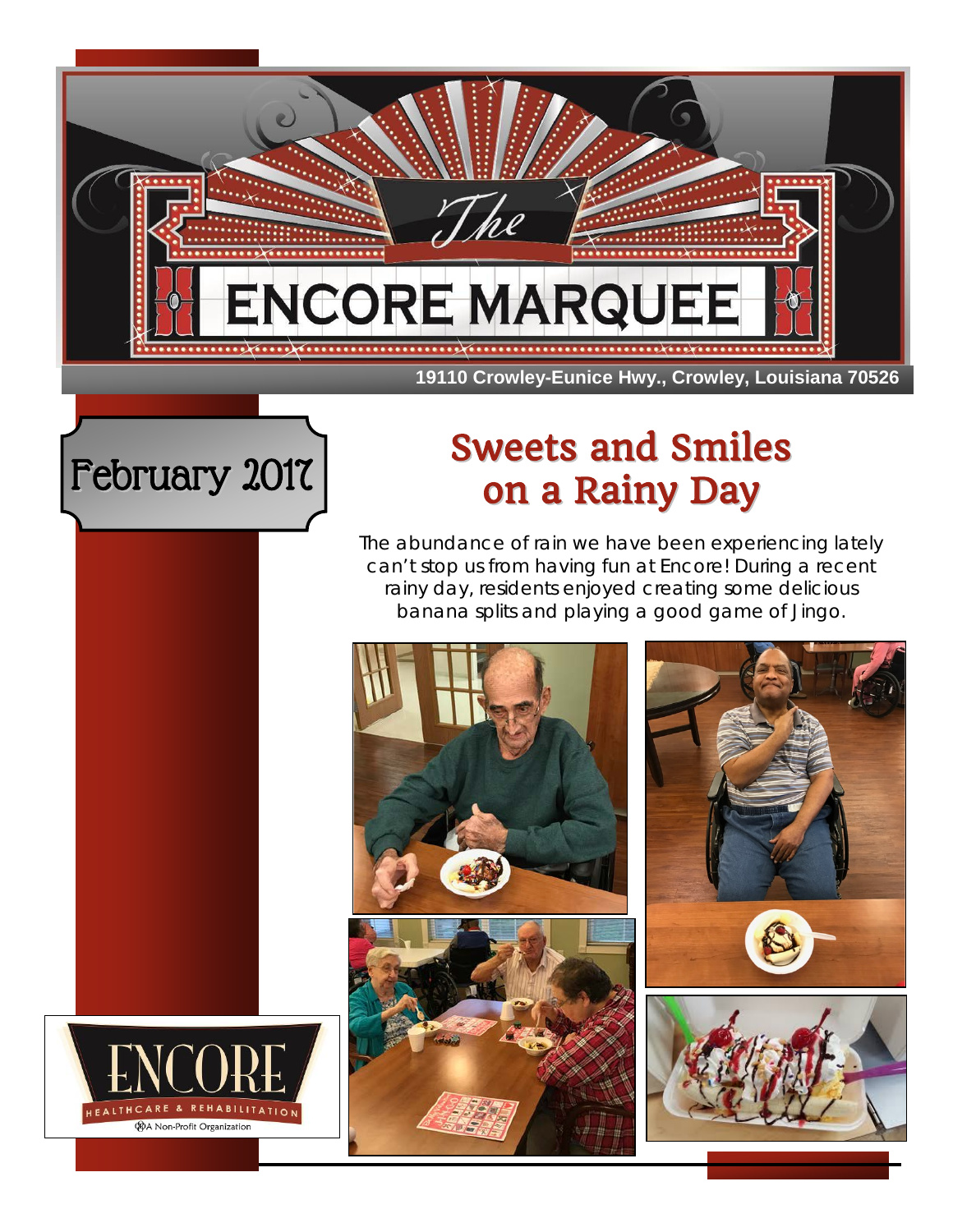# **Page 2 of 4 The Encore Marquee**



Mr. Henry Clement Encore, Mr. Henry!

#### Resident of the Month

Mr. Henry hasn't been at Encore long, but he fits in wonderfully! He loves to read and enjoys watching westerns and playing Texas Hold 'Em. Thank You for choosing



Denise Price dedication, Denise!

#### Employee of the Month

Denise Price has worked here for 9 months. She enjoys serving the residents in the dietary department. On her time off she enjoys spending quality time with family, and especially her grandkids. Thank you for all your hard work and

Happy Birthday!

## Residents:

| D. Lantier   | 2/04 |
|--------------|------|
| D. Davis     | 2/09 |
| B. Broussard | 2/13 |
| E. Gothreaux | 2/24 |

## Employees:

| Jessica Navarre      | 2/01 |
|----------------------|------|
| Angelique Credeur    | 2/10 |
| <b>Bonnie Conley</b> | 2/12 |
| Kquoella Lewis       | 2/14 |
| Karla Gautreaux      | 2/16 |
| Pa'Ton Dickson       | 2/17 |
| Sotheavorn Tor       | 2/17 |
| Lakeisha Smith       | 2/19 |
| Quaneshia Morris     | 2/25 |
| Kimberly Artall      | 2/26 |
| <b>Ashley Lewis</b>  | 2/28 |
|                      |      |



# Game Time!

The gentlemen of Encore Healthcare & Rehabilitation enjoyed a game of balloon tennis recently after a morning exercise session. This activity is always sure to bring about much laughter and smiles any time it's played! Residents enjoy both playing and watching this funny but challenging game.



### Inspirational Quote of the Month

Great changes may not happen right away, but with effort even the difficult may become easy.

- Bill Blackman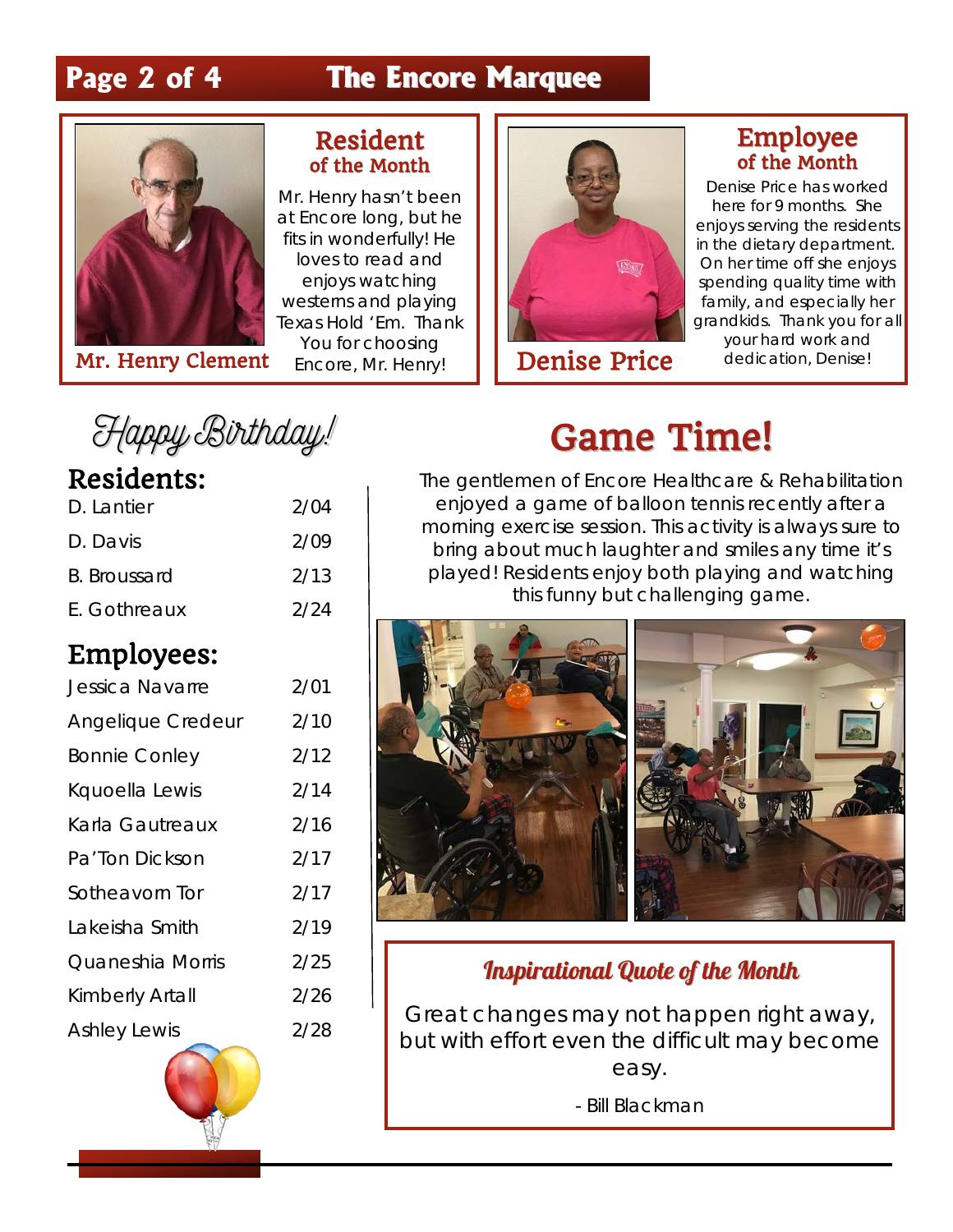# Ringing in the New Year

Residents celebrated the New Year in a big way at Encore. We toasted 2017 with sparkling grape juice and celebrated our very own Mr. and Mrs. New Year, Mr. Rodney Grossman and Mrs. Deanna Guidry. We can't wait to see what this year has in store for us at Encore Healthcare & Rehabilitation!